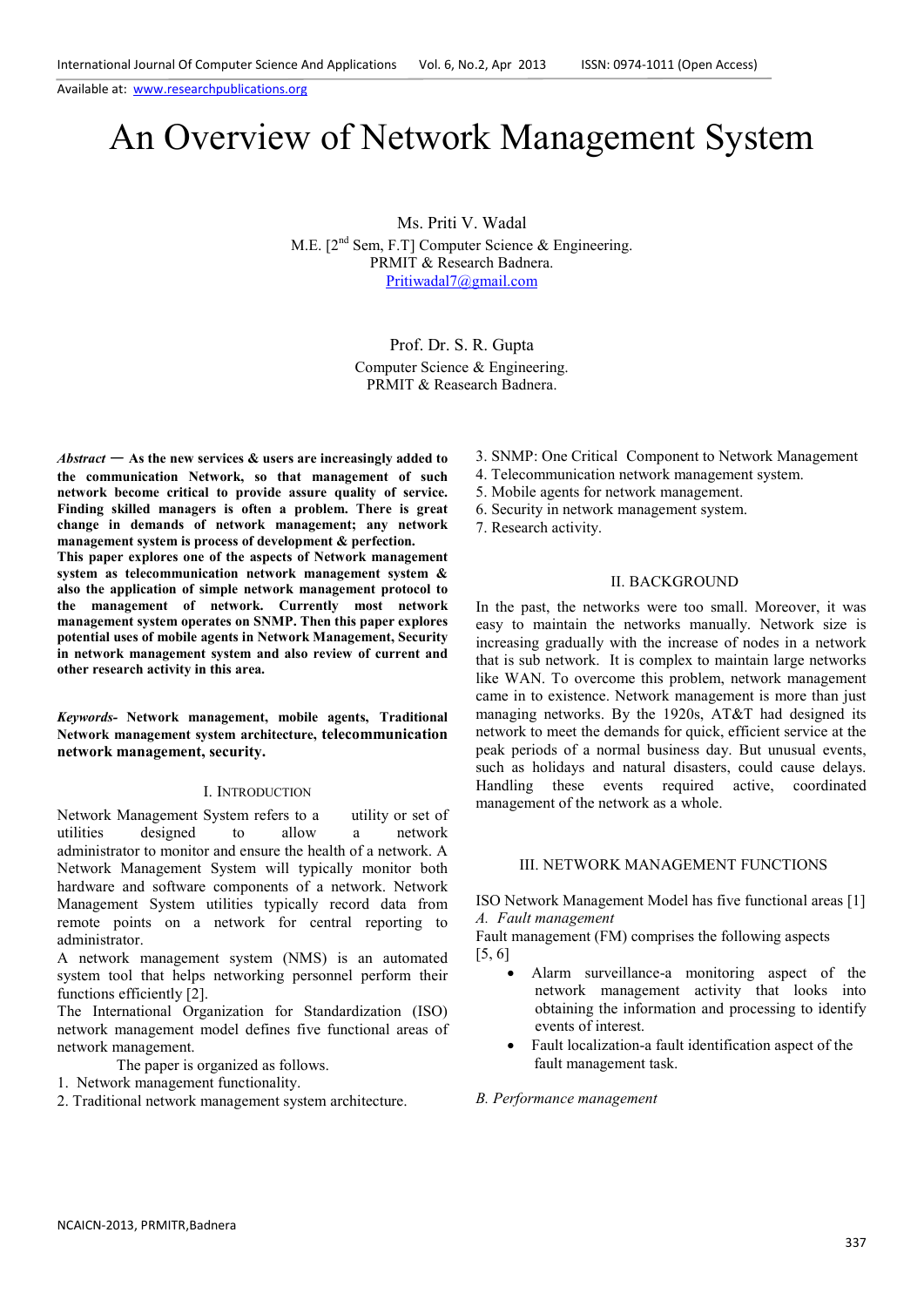Performance management (PM) refers to ensuring that the network performance does not fall from the expected level. This task can be split into the following.

- Quality of services (QoS)-ensures that the offered QoS is achieved or an alarm is raised.
- Performance monitoring-similar to alarm surveillance as mentioned in the FM.
- Performance analysis-similar to the fault localization of FM.
- Performance management control-a control measure taken to bring the network back to normal behavior, meeting the assured quality of service.
- Traffic management-looks into the traffic management in the network and its behavior.

# *C. Configuration management*

Configuration management (CM) comprises two parts.

- Collection of the monitoring information and display to appropriate centers in the required format.
- Network restoration in the case of node/link failures.

### *D. Security management*

 Security management (SM) can be viewed as having two aspects.

- Preventive approach-strengthens the existing security protocols.
- Reactive approach-assumes, in spite of having a strong protocol, that intrusions are still likely, catching them is the task here.

# *E. Accounting management*

 Accounting management (AM) is essential and is considered most important for the obvious reason that the whole service provided is not devoid of economy.

# IV. TRADITIONAL NETWORK MANAGEMENT SYSTEM ARCHITECHURE

Network management system is a platform independent, portable, scalable, easy to configure and automatically maintains accurate and up to date client applications.

Components of NMS architecture provide interface between protocol specification and OSS applications like APP server, .net server application, implemented by their language code. Protocol implementation change depends on OSS requirements. GUI components will provide user interface to the user, easy to understand administration screens, fault browsers, mapping and performance chart views.

A network management component depends on network topology [9], nodes may increase or decreases in the network, network topology have to discover and update the nodes,

which are coming into the network. Configuration of network elements discovers the network elements and maintains the topology such as adding, modifying and deleting in the network element configuration. Fault components normally deals with network element failures, physical failures and report failure details, service restoration and problem solution. Performance components deal with measure the network performance using metrics. Mediation components implement



Figure 1: Traditional NMS Architecture [10]

specific protocol interface functionality on the southbound interface to communicate with the network elements. Frame components provide basic platform functionality, including, persistence, logging and security [10].

# V. SNMP: ONE CRITICAL COMPONENT TO NETWORK MANAGEMENT & SECURITY

Network management requires end-to-end monitoring, controlling, and operation of network with using single management protocol or multiple management protocols.

Network management protocol is a simple application protocol in TCP/IP protocol suite. This piece of software used in most of the network elements. SNMP normally used to inspect the remote users in network. This protocol is used to communicate network management information between network management system and network elements in a network such as host, routers, scanners, hubs and for solving capability and interoperability problem [11]. It plays important role in monitoring the network. The protocols used for SNMP implementation are UDP, IP and TCP. Network monitoring and controlling tools are available based on SNMP, which are users friendly and more powerful it will work on wide range of operating systems [2].

There are three principal commands that an SNMP management station uses to obtain information from an SNMP agent:

1. The get command collects statistics on SNMP devices.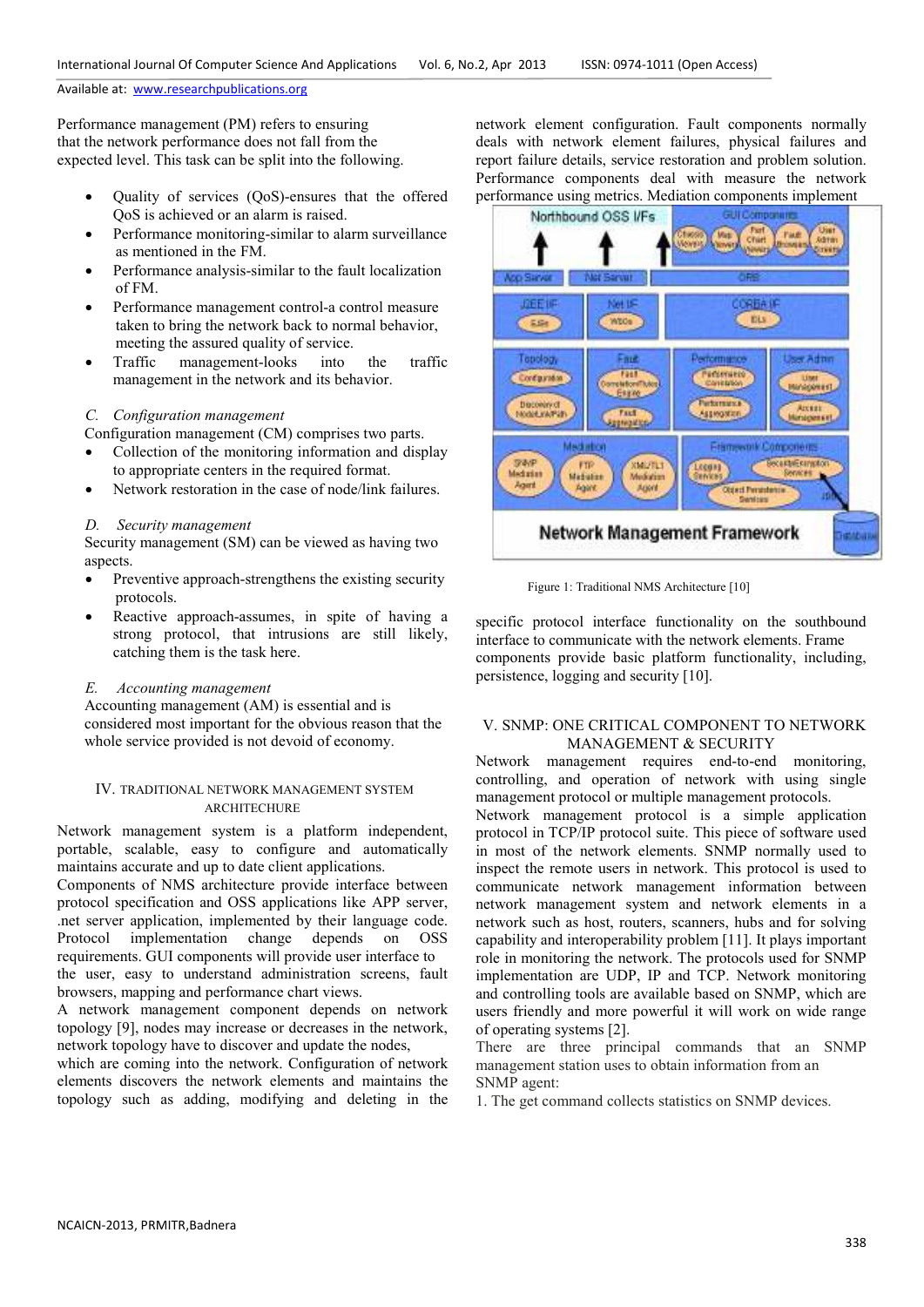2. The set command changes the values of variables stored within the device.

3. The trap command reports on unusual events that occur on the SNMP device.

The SNMP management console reviews and analyzes the different variables maintained by that device to report on device uptime, bandwidth utilization, and other network details [27].

This application serves network management services such as<br>configuration management. fault management and configuration management, fault management and performance management.

SNMP is a unified solution for gathering and updating data all the devices and applications on your network, so it goes without saying that you must be careful in its implementation. Properly securing SNMP is critical. That security can occur through a range of tactics, including the use of access lists on firewalls to isolate SNMP traffic, ensuring that strong Community Strings are used to prevent hacking, leveraging the privacy and encryption Functions that are available in SNMP v3, and/or the use of isolated management VLANs that are dedicated for SNMP communication. Any or all of these capabilities goes far in securing SNMP against the threat of external attack[4].

# VI. TELECOMMUNICATION MANAGEMENT **NETWORK**

CCITT (now International Telecommunications Union (ITU)) recommendation X.7OO/ISO 7498-4 of OSI systems<br>management describes the architecture of t management describes the architecture of the telecommunication management network. The purpose of TMN is to provide a set of standard interfaces that will facilitate easy management of operations, administration and maintenance functions and network elements. TMN physical architecture addressed the TMN concept, reference points, interfaces and functional and physical models [8].

As telecommunication is a complex infrastructure spanning over network services, users, business entity. It defines a layered logical architecture are as follows [12].

Telecommunication network management model is as shown above in figure 2.



Figure 2: telecommunication network management model [12]

• Element management:

Provides a view on a collection of network element usually forming a sub networks. Also mediates data between Network element & Network manager.

- Network management: Provides end to end network view of managed Resources & devices. It is device neutral.
- Service management: Provides contact with customer & service providers, Quality of service assurances, service order, billing Information & trouble ticketing
- Business management: Product & human resources planning. Business level view of service & financial concerns.

# VII. MOBILE AGENTS FOR NETWORK MANAGEMENT

#### *A. The need for agents in managing networks:*

There is a trend towards increasingly heterogeneous networks in today's communications environment. Such diversity requires that network operators have greater knowledge and increased training. Managing these diverse networks requires the collection of large quantities of data from the network; data that must then be analyzed before management activity can be initiated. These challenges are the main forces driving research on software agents. Most of the research on the intelligence aspects of software agents comes from *Distributed Artificial Intelligence* (*DAI*) [13]. Distributed AI is an extension of ideas from Artificial Intelligence that applies to *Multi-Agent Systems* (*MAS*) [14]. Several centralized applications, each capable of addressing a certain aspect of a problem, can be tied together by a communication system. It would allow for exchange of their viewpoints and coming up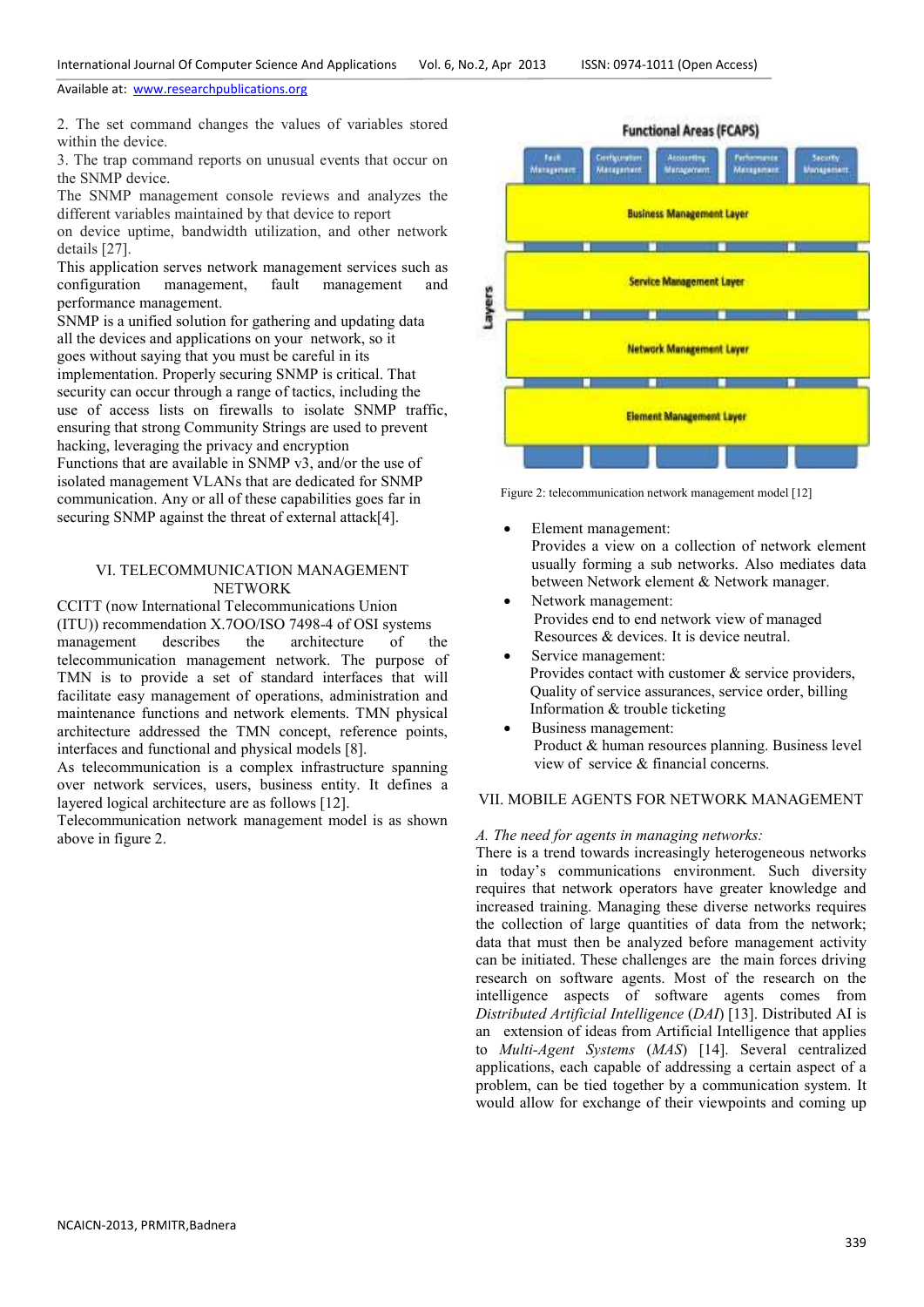with strategies to make progress or to combine the results into a solution. This kind of problem solving is called *Distributed Problem Solving (DPS)* and each of the cooperating systems may be considered an agent. In Artificial Intelligence, an agent is viewed very often in terms of its *beliefs*, *desires* and *intentions* (so-called *BDI architecture*) [3].

# *B. Mobile agents*

## • Definition of software agent

It is a challenge to provide a definition of an agent that would not be controversial. One possibility is a definition of a software agent as a computational entity, which acts on behalf of others, is autonomous, proactive and reactive, and exhibits capabilities to learn, cooperate and move. This definition has its roots in the concurrent Actor model [15]. We will call these basic characteristics a basic agent model.

A mobile agent is a software agent that can move between locations. This definition implies that a mobile agent is also characterized by the basic agent model. In addition to the basic model, any software agent defines a life-cycle model, a computational model, a security model and a communication model. A mobile agent is additionally characterized by a navigation model. Mobile agents can be implemented using one of two fundamental technologies: mobile code or remote objects [3].

The size of mobile agents depends on what they do. In swarm intelligence, the agents are very small. On the other hand, configuration or diagnostic agents might get quite big, because they need to encode complex algorithms or reasoning engines. Note however, that agents can extend their capabilities on-thefly, on-site by downloading required code off the network. They can carry only the minimum functionality, which can grow depending on the local environment and needs. This capability is facilitated by code mobility.

• Mobile Agent Framework (MAF) – An emerging standard



Figure 3: Mobile Agent Facility Architecture

As with any other communications-related activity, the general acceptance of mobile agents for network management activity will depend heavily upon standards.

The Open Management Group (OMG) has already begun work in the area of mobile agents.

The proposal identifies the need for mobile code regions, with gateways between them that provide an agent application virtual layer on top of the actual network. This architecture is shown in Figure 3. An agent region is defined as a set of agent systems that can access each other, possessing similar authority and identifying a default migration pattern. Mobile agent facilities include the storage and retrieval of agents, remote agent creation transfer and agent method invocation. The draft standard also draws heavily on CORBA, with IIOP being used as the transport protocol, and hinting that many pre-defined CORBA services, such as naming, may be used to support mobile agent activity.

#### • Network modeling

In Network Management, automatic discovery is one of the fundamental functions of the management system. We use an unqualified term on purpose, because discovery might target many goals. In the simplest case, just finding the devices of the network is of interest. Mobile code is a convenient vehicle for performing discovery tasks [17]. While basic network discovery (node discovery alone) is not a convincing justification for the use of mobile code, its more sophisticated variations certainly do benefit from the new capabilities. Nevertheless, the basic discovery of network devices is an excellent vehicle to illustrate the approach. One of the commonly used discovery techniques is sending ping messages to IP addresses in a certain domain. The discovering process builds its view of the network from the received responses. Instead, a mobile agent (a *deglet* – after a *delegation agent)* can be created with a sole task of sending the identifier of a visited node to the creator [18].

## *C. Advantages of mobile agents:-*

The use of mobile agents may have advantages over other implementations of agents. This does not imply that other technologies (like remote objects) cannot be used instead, because virtually any task that can be performed with mobile agents can also be performed with stationary objects.

However, the traditional solutions might be less efficient, difficult to deploy, or awkward [3].

# VIII. SECURITY IN NETWORK MANAGEMENT **SYSTEM**

## Three key security layers required in management systems:

The first layer of NMS security is generally around AAA or Authentication, Authorization, and Auditing. Authentication is accomplished through a challenge-handshake mechanism where the credentials of the user are verified using a three-way handshake. The passwords are never sent across to the authentication module; rather a one-way-hash (called key) is used. This provides protection against playback attack using an incrementally changing identifier and a variable challenge value. Polices with strong password rules or the use of tokens can also be employed.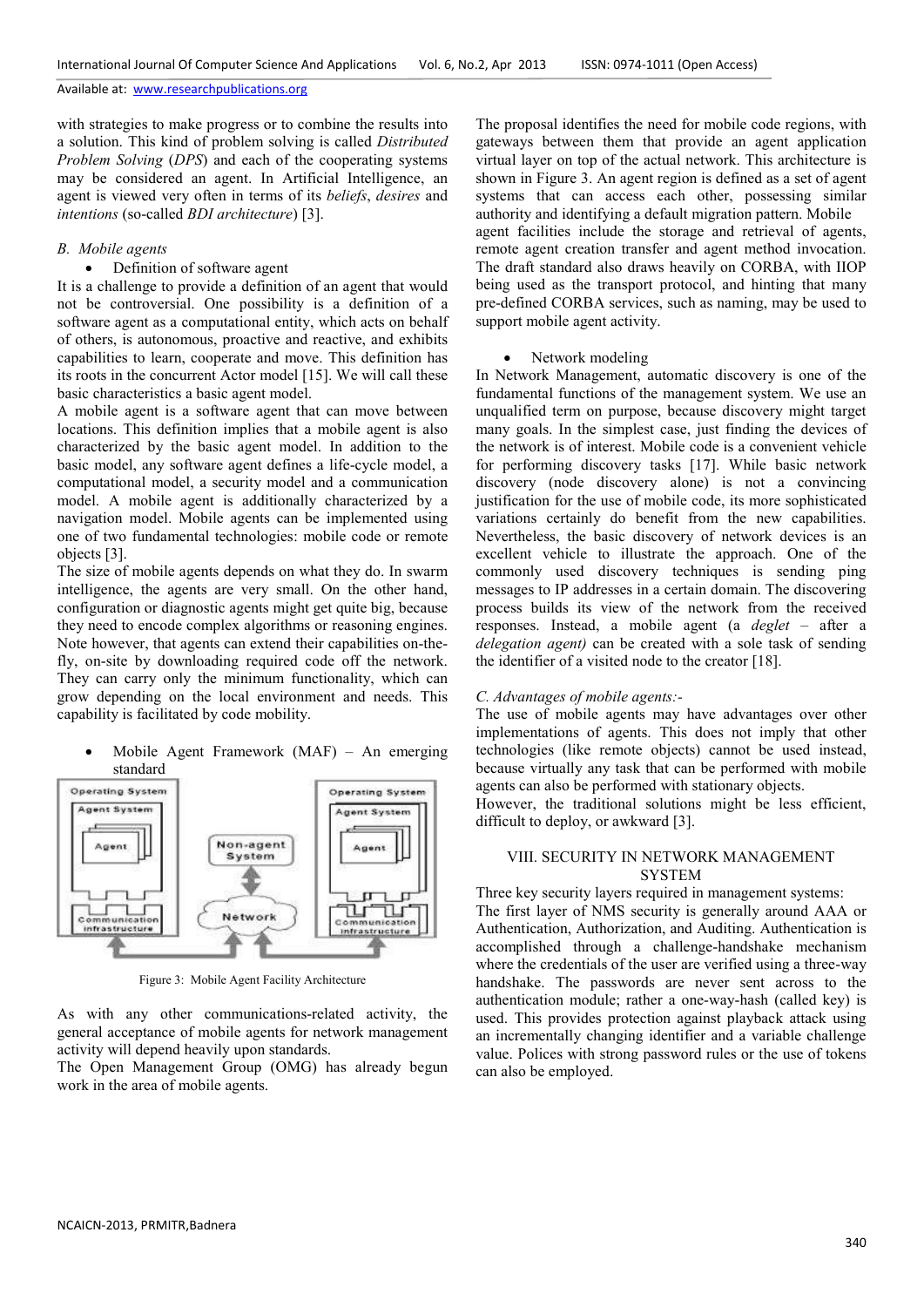Once the user gets authenticated, he or she is given authorization for access control. The authorization policy is designed with "Fine-Grained Access Control" as the focus.

Auditing is about monitoring what the user does from the moment they sign in including the time and status of operation performed. This enables the network administrator to take necessary steps when an unauthorized execution is attempted by any user. Not only for security purposes, audit controls are extremely useful for debugging issues, for they allow you to determine what users were on the system before, during and after an incident so you can reverse engineer problems.

Device-to-Application Communications

The second layer of NMS/EMS protection is securing communications between the management application and devices across various protocols. Besides the secure protocol layers, the management system has various infrastructure components, each looking through various ports. The management system should be flexible enough to be able to assign non-standard port configurations, harden the system by design and be able to monitor port activity.

Inter-System Communication and Server Security In the past, people figured that AAA and securing the device to the app pipe was sufficient protection. But to be truly secure today, inter-system communication is also vital. The NMS/EMS can be deployed in various environments where it needs to support different data stores depending on the requirements. Different data stores like Relational Database, XML, LDAP, NDS, etc., can be integrated. The security module provides administrative interfaces to configure the data store [20].

#### IX. RESEARCH ACTIVITY

A research on study of the drivers, issues, and priorities for network managers and network management tools, technologies, and practices conducted by ENTERPRISE MANAGEMENT ASSOCIATES® (EMA™) entitled Network Management: Megatrends in Technology, Organization, and Process [26].

There are a growing number of centers conducting research on mobile agents. Such pioneers in providing agent frameworks as GeneralMagic [22] and Dartmouth College [23] have been joined, and sometimes surpassed, by IBM [15], Mitsubishi (Concordia), ObjectSpace (Voyager) and others. Interesting research on applications of and the tradeoffs in using mobile code for Network Management has been conducted by the Computer Networks Group at Politecnico di Torino [21]. The Astrolog group at the Institut de Recherche en Informatique et Systemes Aleatoires (IRISA) uses mobile agents for the Mobile Network Manager (MNM) [24, 33]. This manager can be used from any location to manage a network remotely, for example, from a laptop connected through a modem.

## **CONCLUSION**

This paper presents first Network management functionalities which play an important role in network management system. And also defines Network management Architecture. Then presents how SNMP is a critical component in Network management that provides valuable insight to any Network administrator who requires complete visibility into network & acts as a primary component of complete management system. Then discussed Telecommunication network management that provides for the structuring of the various management services. Then discussed the use of mobile agents for managing networks. Recent developments in the use of the Internet indicate that underline the importance of the agents in information intensive applications. Agent mobility is being increasingly used to perform various tasks that would otherwise require extensive attention spans by the users of the services provided on the Internet. Network management researchers should watch very closely the advancements in the Internet-based network computing technology, because the proliferation of this technology will be a driving force for designing better management systems. And at last discussed which are the three key security levels, and there functions in network management system.

#### REFERENCES

- [1] Kumar, Prem G and Venkataram, P (1997) *Artificial intelligence approaches to network management: recent advances and a survey.* In: Computer Communications, 20 (15). pp. 1313-1322.
- [2] Srinivas Basa & Naveen Ganji*, "*Enhanced NMS Tool Architecture for Discovery and Monitoring of Nodes", *Master Thesis Computer Science Thesis no: MCS-2008-15 January 2008.*
- [3]Andrzej Bieszczad, Bernard Pagurek, Tony White , Systems and Computer Engineering, Carleton University, "Mobile Agents for Network Management, IEEE.
- www.solarwinds.com./SolarWinds\_Network\_Mgmt\_Protocols.pdf.
- [5]Markus Fiedler, "Network Management", Sub Model of Network Management Architecture, Department of Telecommunications, Blekinge Techniska Hogskola BTH, 15 Nov, 2007.
- [6] Shane O'Donnell, "Network Management: Open Source Solutions to Proprietary Problems" 975 Walnut St, Suite 242, Nov 2000.
- [7] N.B. Seitz, Performance standards for packet switched services. IEEE GLOBECOM, 1989, pp. 63-70.
- [8] J. Milham, P. Dinesh, OMNIPoint-the implementation of version of telecommunication management networks, in: IEEE Network Operations and Management Symposium, Kissmmee, FL.
- [9] Mani Subramanian, *Network Management: An Introduction to Principles and Practice*, ISBN 0-201-35742-9, Addison-Wesley, 2000.
- [10] Venkatesan Krishnamoorthy, Naveen Krishnan Unni, V. Niranjan, " Event- Drivern Service-Oriented Architecture for an Agile and Scalable
- Network Management System", Computer Society, IEEE, 2005. [11] Jeffery D. Case, James R. Davin, Mark S. Fedor, Martin L. Schoffstall, "Internet Network Management Using The
- Simple Network Management Protocol", IEEE. [12] Raouf Boutaba & Jin Xiao, "Telecommunication System &
- technology-Vol II- Telecommunication nrtwork management. [13] Vinoski, S., *CORBA overview: CORBA: Integrating Diverse*
- *Applications Within Distributed Heterogeneous Environments*, IEEE *Communications Magazine*, Vol. 14, No. 2.
- [14] Gray., R. S., *Agent Tcl: A transportable agent system*. In Proceedings of the CIKM Workshop on Intelligent Information Agents, Baltimore, Md.
- [15] Lange, D. B.,Oshima, M., Karjoth, G. and Kosaka, K. *Aglets:*